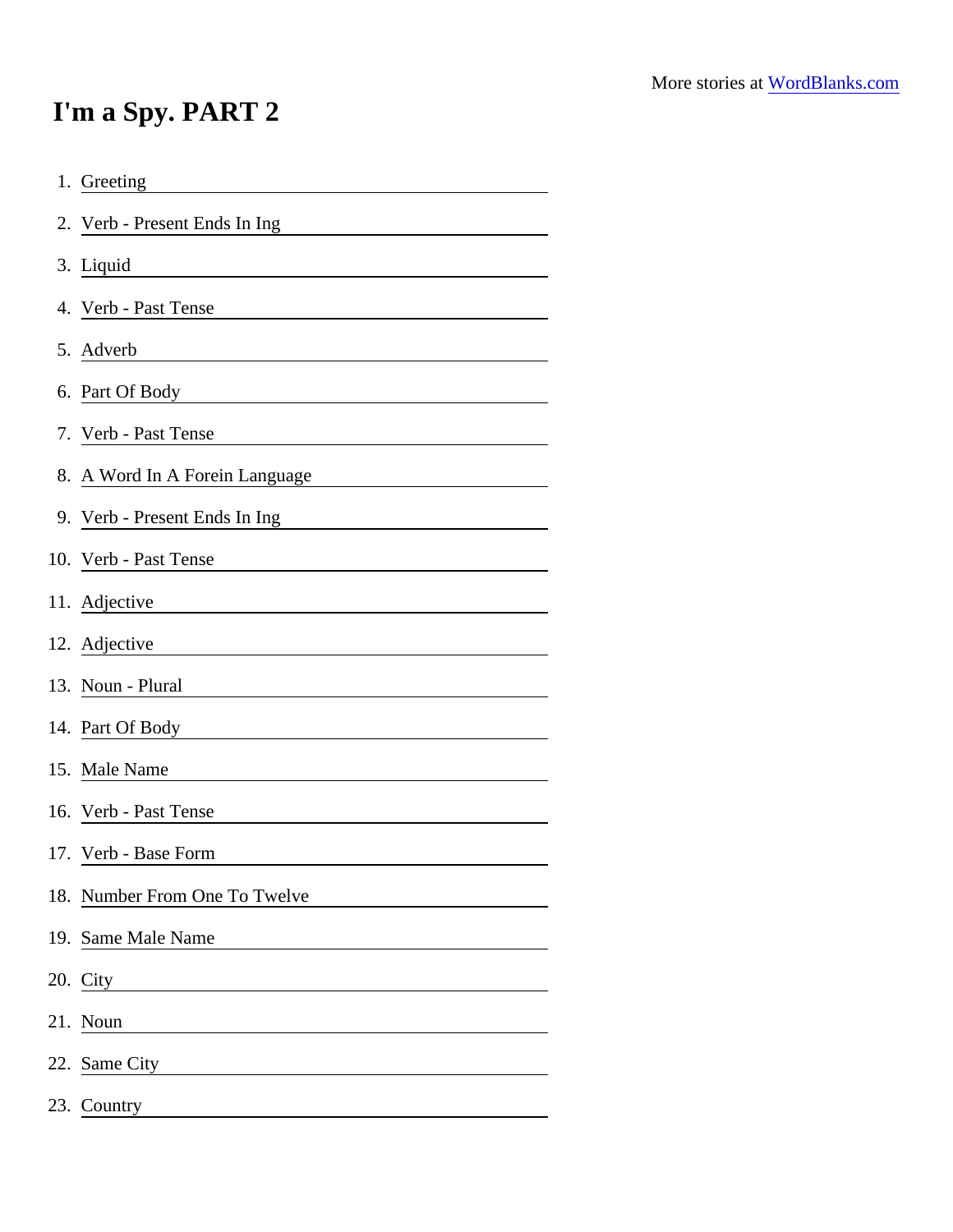| 24. Adjective            |
|--------------------------|
| 25. Plural Abstract Noun |
| 26. Adjective            |
| 27. Noun                 |
| 28. Color                |
| 29. Same Male Name       |
| 30. Same City            |
| 31. Adjective            |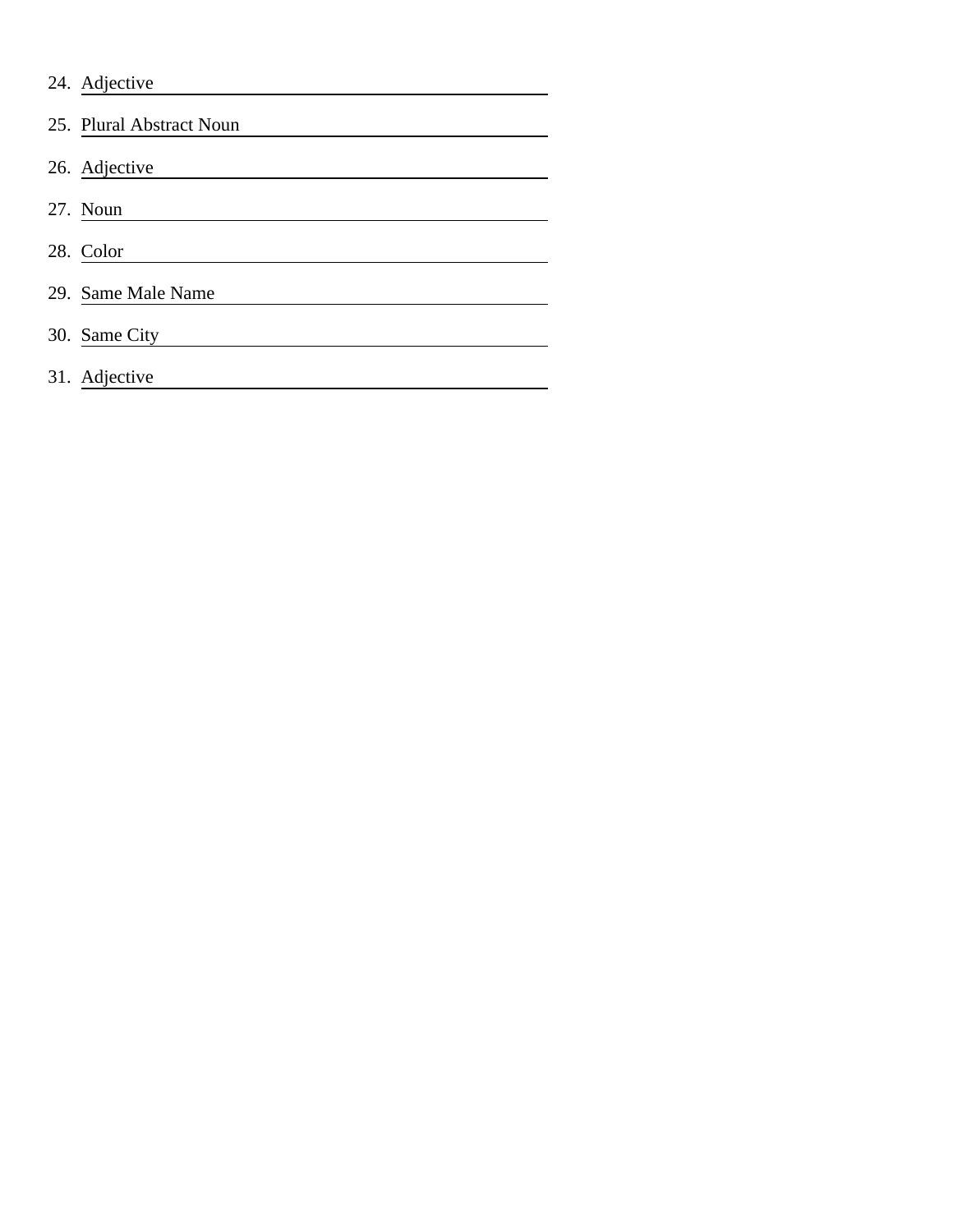## **I'm a Spy. PART 2**

greeting . It's me, Giovonni, again. I am off the plane and now verb - Present ends in ING toward the door. <u>liquid</u> fell violently from the sky so I opened my umbrella and Verb - Past Tense a taxi. The taxi driver looked suspicious of me, so I shifted  $\Box$  Adverb in my seat and rubbed my  $\Box$  Part of Body  $\Box$ . The man Verb - Past Tense at me through the rearview mirror and said to me, "<br>a word in a forein language ." I slightly smiled and could not wait to get out of the car so that the man would not keep werb - Present ends in  $ING$  me.

Finally I was out. I verb - Past Tense toward a motel. To keep people from suspecting anything, I stayed in a Adjective motel called Adjective 8. Sure, there were roaches and dirty Noun - Plural in the rooms. But it was somewhere to stay.

I pulled the covers over my **Part of Body** and closed my eyes. I wondered where the man was, the one I was looking for.

MY ADVENTURE: To find Male Name . He used to be a spy like me; in fact, my partner. When he  $V_{\text{erb - Past Tense}}$  the SISMI by leaking secret information, he was forced to stay in prison and  $V_{\text{erb}}$  - Base Form in prison. Well, he escaped. My mission is to find this man.

Early in the morning: number from one to twelve :00am. I checked out of the hotel and opened my GPS. "We are suspecting that  $\frac{\text{same male name}}{\text{same male name}}$  is  $\frac{\text{city}}{\text{city}}$ , " my  $\frac{\text{Noun}}{\text{Noun}}$  told me through my radio. I whispered, "Shh. I'm out in public."

I sighed. Same city **.** That is one of the largest cities in country **I** had a Adjective journey ahead of me. This was a mission where I was on my own. I needed to use my own <u>subural abstract noun</u> to find this man.

Where would he be? I would look where he lived when he was a spy. Then I thought of another thing. It would be  $\_\_\$ {Adjective} to find him -- he was probably disguised.

I walked into a Noun building and opened the color Pages. I looked under same male

name .